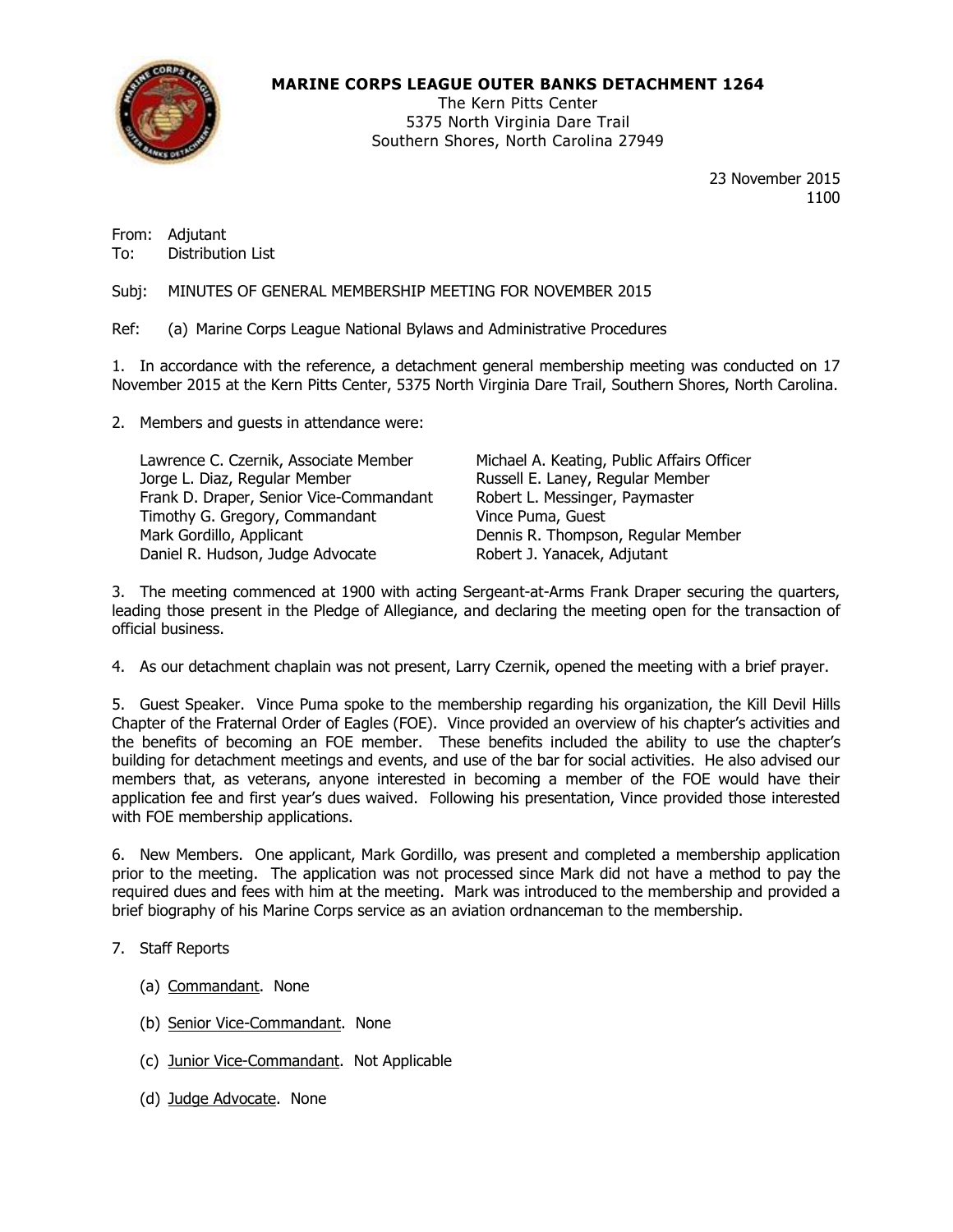### Subj: MINUTES OF GENERAL MEMBERSHIP MEETING FOR NOVEMBER 2015

(f) Adjutant. Robert Yanacek reported that, for all intents and purposes, both the National and Department of North Carolina websites are non-functional at this time. Apparently, the National website has been moved to a new domain name and is in the process of being redesigned. Unfortunately, the information currently available is very general and not of much use. Likewise, the Department of North Carolina's website is under redevelopment and offers few resources to the department's detachments.

(g) Paymaster. Bob Messinger provided a detailed report of the income and expenditures since our last meeting as well as the detachment's current account balance. His report was examined and one minor discrepancy was noted and corrected.

- (h) Chaplain. Not Applicable
- (i) Sergeant-at-Arms. Not Applicable
- (j) Public Affairs Officer. None
- 8. Old Business
	- (a) Awards Presentation. None

(b) Recruiting and Retention. Paymaster, Bob Messinger reported that we currently have 33 members on the roles, 31 of which whose dues are paid-in-full, and two of which are delinquent. There is one new membership candidate who was present at the meeting as noted in paragraph 6, above. During the past month there was no new placement of recruiting posters at local businesses or other recruiting activities.

(c) Pending Detachment Donations. Robert Yanacek reported that he has completed the required application for the detachment to receive grant money for the second and third quarters from the Walmart Foundation, Voluntarism Always Pays program. The Commandant has authenticated and endorsed both applications, and two checks, totaling \$500 are currently being processed for payment to the detachment by the Walmart Foundation.

(d) Belk Charity Sale. Adjutant, Robert Yanacek reported that the Fall Belk Charity Sale concluded on Saturday 7 November 2015. He reported that although only four members participated in this event, it was both successful and enjoyable. Paymaster, Bob Messinger quantified this campaign, reporting that the effort resulted in collecting a total of \$680.70. Thanks to those who participated in this event was extended by Robert Yanacek.

9. New Business

(a) Toys for Tots. Toys for Tots Liaison, Larry Czernik reported that the 2015 Toys for Tots campaign is now underway in Dare County. Larry reported that collection boxes for toy donations are now in place at Walmart, Walgreens, Ace Hardware, Monkey Business, Outer Banks Heating and Cooling, Blue Moon Beach Grill, Lucky 7 Tavern, Manteo High School, Outer Banks Hospital, and a number of other locations. Larry further indicated that toys will be distributed by the Dare County Department of Social Services on 10 December at the Baum Center in Kill Devil Hills, at Manteo High School on 13 December, and in Frisco on 14 December. Regarding the detachment's efforts, adjutant, Robert Yanacek reported that he has submitted to our membership, a listing of dates and times in which we will be soliciting toy and cash donations for this program at the Kitty Hawk Walmart. One solicitation date has already been held on 14 November 2015 and resulted in the collection of toys and \$222.43 in cash donations. The cash donations were counted by the paymaster following the conclusion of our meeting and turned over to Larry who will use it to purchase toys in the near future. Lastly, adjutant, Robert Yanacek urged all members to assist us in this program and passed around a list of dates and times for